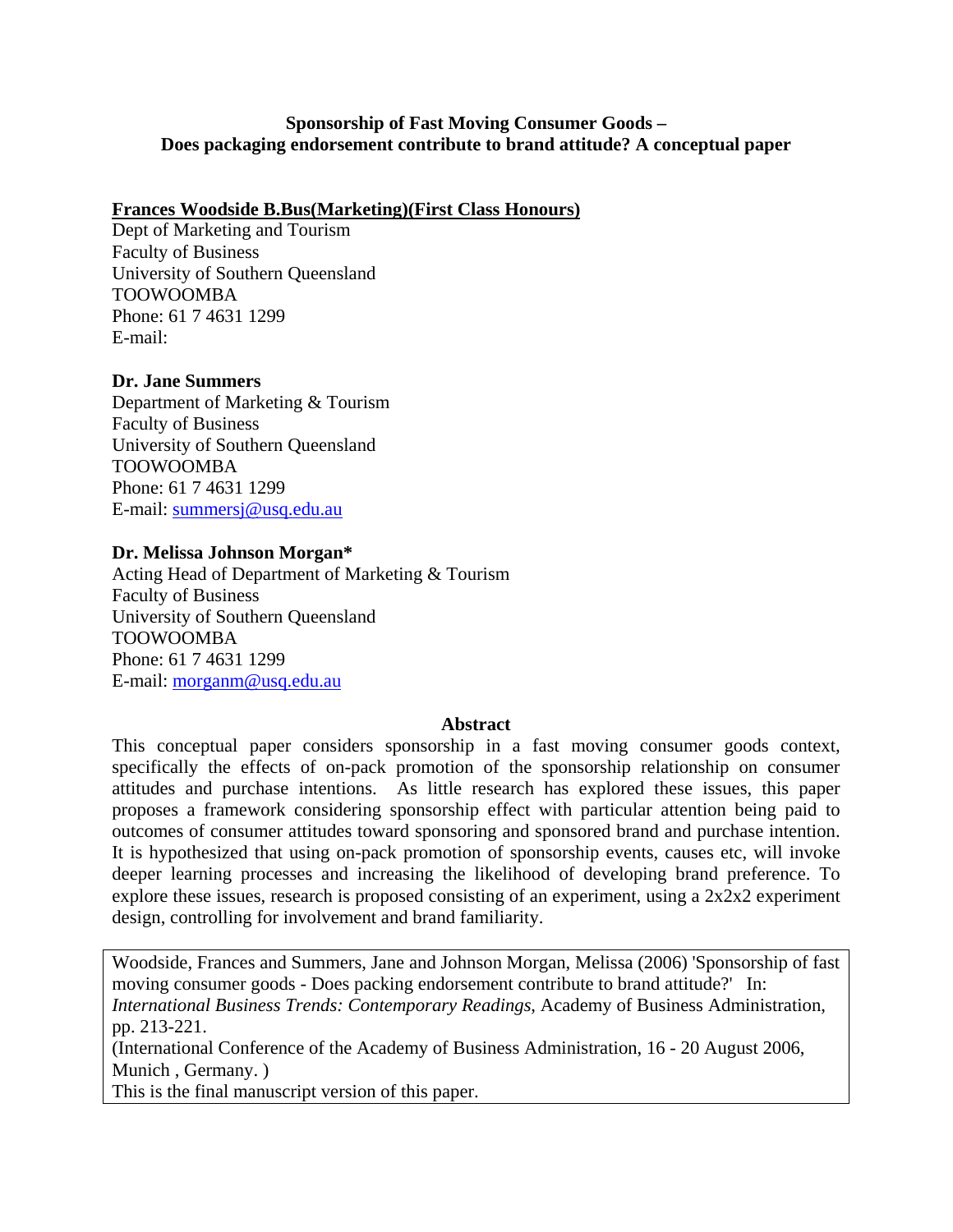### **Sponsorship of Fast Moving Consumer Goods – Does packaging endorsement contribute to brand attitude?**

#### **Abstract**

This conceptual paper considers sponsorship in a fast moving consumer goods context, specifically the effects of on-pack promotion of the sponsorship relationship on consumer attitudes and purchase intentions. As little research has explored these issues, this paper proposes a framework considering sponsorship effect with particular attention being paid to outcomes of consumer attitudes toward sponsoring and sponsored brand and purchase intention. It is hypothesized that using on-pack promotion of sponsorship events, causes etc, will invoke deeper learning processes and increasing the likelihood of developing brand preference. To explore these issues, research is proposed consisting of an experiment, using a 2x2x2 experiment design, controlling for involvement and brand familiarity.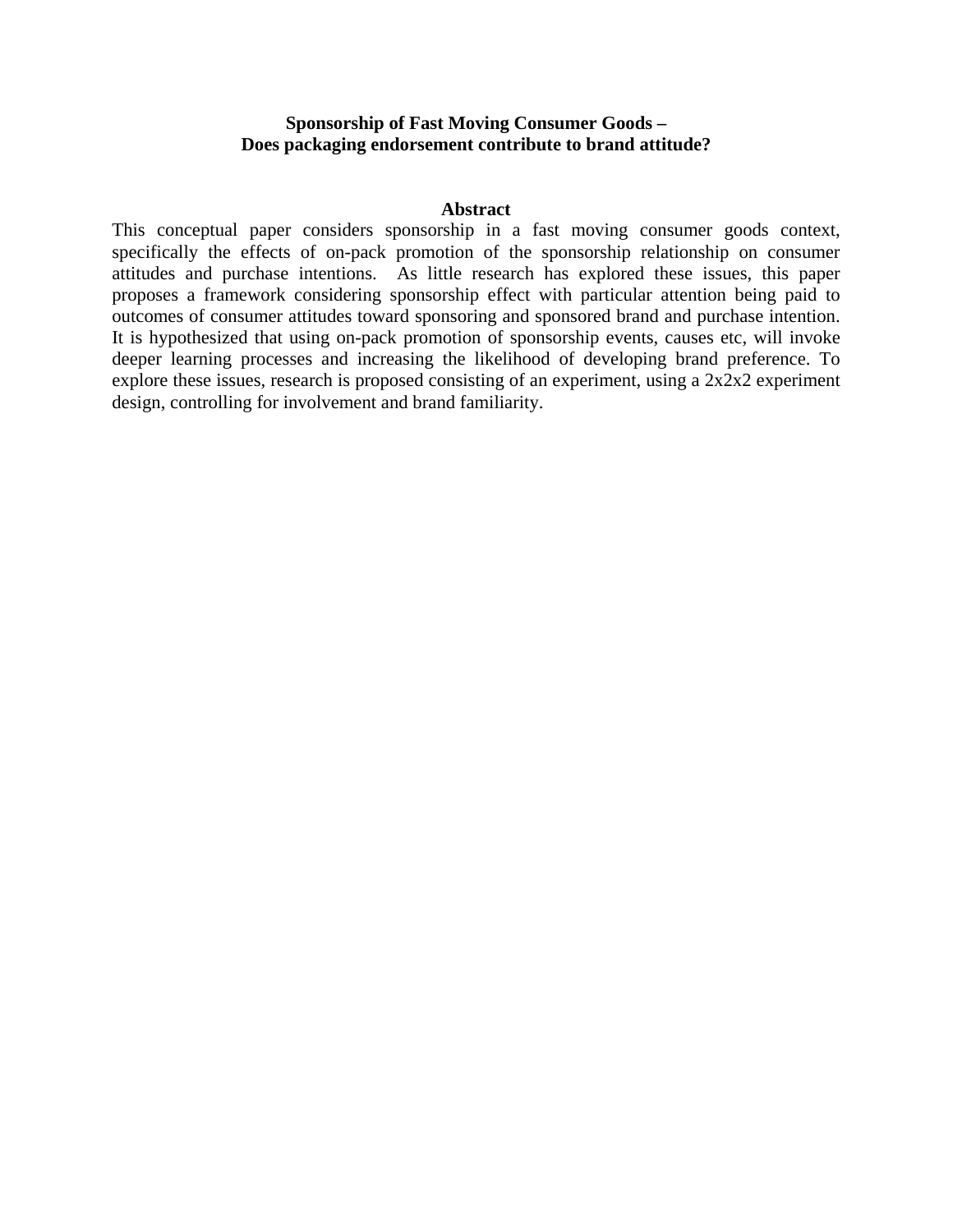#### **Introduction**

Worldwide sponsorship spending has reached \$26 billion (IEG 2003) with activities including sports, social causes, financial services, education, broadcast media and the arts. Modern sponsorship has been recognised as an important integrated component of the marketing investment (Catherwood & Van Kirk 1992). Sponsorship growth has been attributed to factors such as: persistent clutter of print and electronic media; concerns about effectiveness of traditional media; increased events popularity and commercialism; and an increase in relationship marketing (Meenaghan 1998; Quester & Thompson 2001). Additionally, corporations have found that through sponsorship they can achieve new levels of exposure at lower cost than traditional advertising methods (Lyberger & McCarthy 2001), with key sponsorship goals including: enhanced brand image through association with well received events; increased goodwill via perceptions of corporate generosity; and elevated brand awareness from increased exposure (Gwinner 1997). In light of these goals, Cornwell and Maignan (1998) point to the need to understand the role of sponsorship in integrated marketing communication. In particular, the attitudes of consumers toward the concept and practice of sponsorship is of considerable interest to researchers and marketing communication professionals (Quester 2001).

Companies investing in sponsorship hope that the favourable associations held by consumers toward a sponsored property will be transferred to the brand via the sponsorship association (Gwinner 1997; McDaniel 1999; Meenaghan 1991). Fast moving consumer goods (FMCG) companies capitalize on this association and feature the sponsorship relationship on their packaging, advertising and point of sale materials (Couchman 1999). For low involvement products packaging has been shown to be a critical stimulus to the creation and communication of brand identity and communicating brand meaning and strengthening the consumer-brand relationship (goals also sought through sponsorship) (Underwood, 2003). Yet how consumers perceive sponsorship endorsement has been the subject of limited research. This research attempts to address the gap in the literature, specifically concentrating on sponsorship endorsement of packaging in the FMCG industry and the effects on consumer attitudes and purchase intentions.

#### **Literature Review**

Sponsorship is defined as "an investment, in cash or in kind, in an activity, person, cause or event, in return for access to the exploitable commercial potential association with that activity, person or event by the investor (sponsor) (Meenaghan, 1991, p.36). Sponsors hope that the personal meanings of the property's values to the consumer will be transferred to their brands, particularly the emotional connection that consumers have with a favourite property (Madrigal 2001). Emotional attachment to teams, sports, arts and causes allows sponsoring organisations to connect with consumers. Consumers the world over use sport and art association as a form of self-expression; consequently, many corporations have entered alliances with sponsorship properties in order to use this association as an alignment tool in their marketing (Burton et al, 1996; Mullin et al, 1993).

### **Brand association**

According to Keller (1993), with additional support from an integrated marketing program, sponsorship can build customer-based brand equity by creating a secondary association with a sponsored property. As a result, attributes and attitudes associated with the sponsored property in the memories of consumers may become indirectly linked with the sponsoring brand (Tripodi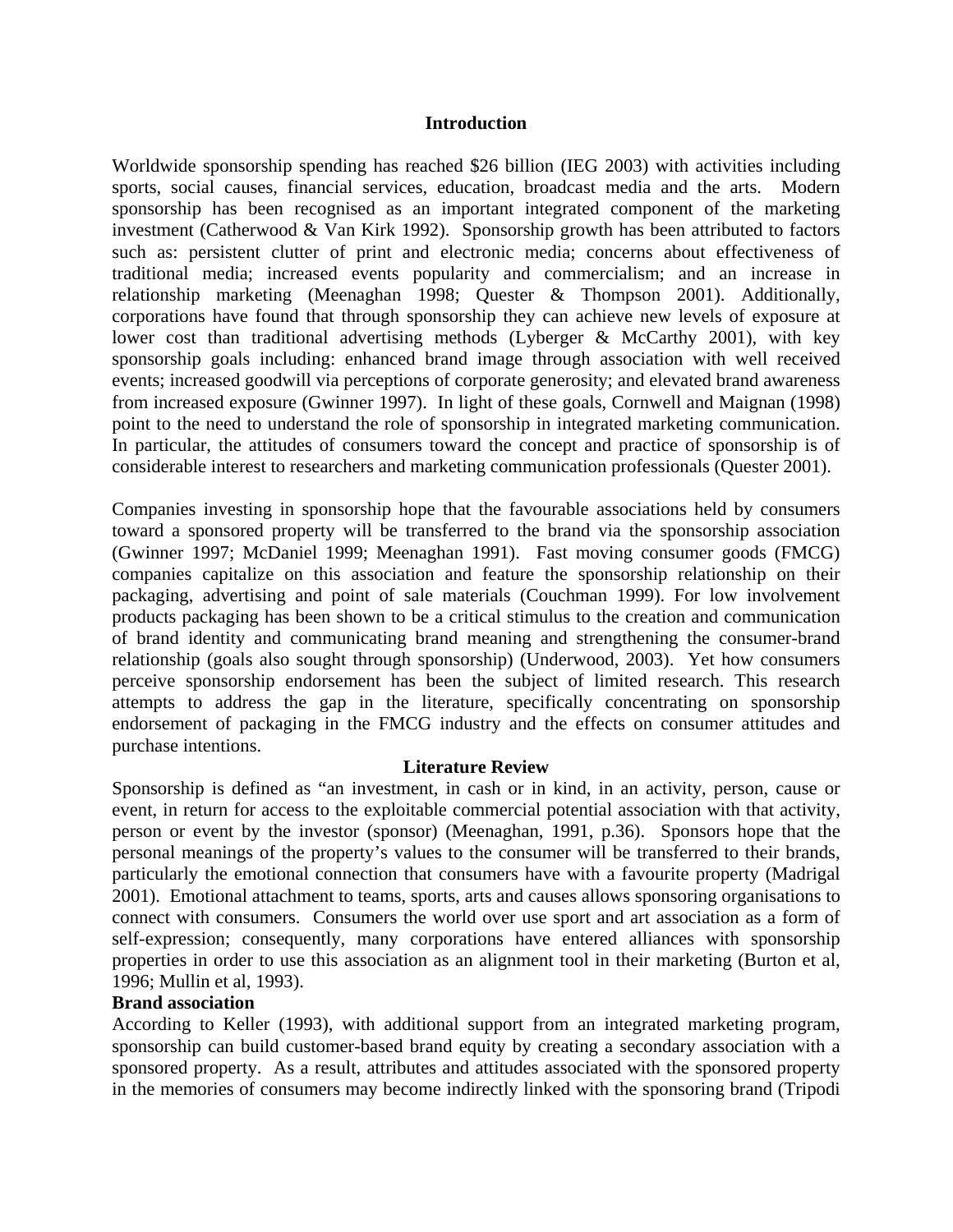2001). Daneshvary & Schwer (2002) suggest consumers are more likely to adopt behaviour advocated by a group if they identify with the group and are more likely to purchase the product if they perceive the source as credible and an expert in the product which it endorses. Companies look to associate with causes that generate feelings of goodwill among their target audience (Till & Nowak 2000), with such associations reinforcing interest and reason to buy the product (Graham et al, 1994). FMCG organizations (e.g. Mars and Coca Cola) have a long history of association with events (e.g. Olympics, World Cup) and feature the emblems of these events under license from the relevant property owners on their packaging, advertising and point of sale materials (Couchman 1999). Prior research suggests that sponsorship must be supported by activation in order to achieve objectives. Activation costs typically include media advertising, promotions, operational support and client hospitality; which can exceed three times the cost of rights fees depending on the industry and type of sponsorship (Kearney 2003).

# **Leverage by promotion**

Sponsorship has become an increasingly visible element of the marketing communications mix (Tripodi 2001) and has been shown to be an effective tool with which to alter and enhance a company's image and reputation (Amis et al 1999). Tripodi (2001) reports that integrating sponsorship within both the communications and marketing mixes will result in a more effective execution of a firm's promotional strategy and marketing strategy respectively and reduce the likelihood of a competitor successfully 'ambushing' the sponsorship investment. However the way that sponsorship enables sponsors to develop their brand's image using activation remains poorly researched. This is surprising given that image development is a primary reason for undertaking sponsorship (Marshall and Cook 1992). Therefore it is important to further develop knowledge how activation (in this case, sponsorship endorsement on packaging) contributes to brand image.

Firms typically choose to leverage their sponsorship activities, promoting the existence of their sponsorship association through advertising and/or sales promotions (Polonsky & Speed 2001). Leveraging sponsorship through advertising allows the sponsor to increase awareness of the association and to deliver a message about why the sponsorship is being undertaken. Hence, it presents an opportunity to increase the effectiveness of the sponsorship in terms of its impact on consumers' knowledge, attitudes and perceptions about the sponsor (Meenaghan & Shipley 1999). One such type of promotion is on-pack sponsorship endorsements. The use of "on pack" endorsement is intended to support the manufacturer's association with the sport/event/art/cause and is ordinarily a licensing right obtained as part of the sponsor's overall sponsorship agreement.

Importance has been placed on packaging's ability to inform and persuade consumers (Gautier, 1996). During each visit to a supermarket, today's consumers are exposed to thousands of messages (Nancarrow et al 1998). For low involvement consumer nondurable products, such as FMCG, packaging has been shown to be a critical stimulus to the creation and communication of brand identity and in communicating brand meaning and strengthening the consumer-brand relationship (Underwood, 2003).

Although much research of processing mechanics of sponsorship exists (for example Olson & Thjomoe 2003; Cornwell et al 2003; Gwinner 1997), many studies of sponsorship effects have not explained theoretically how sponsorship works in the mind of the consumer (Cornwell et al 2005). Cornwell et al (2005, p.22) have developed a model of consumer-focused sponsorship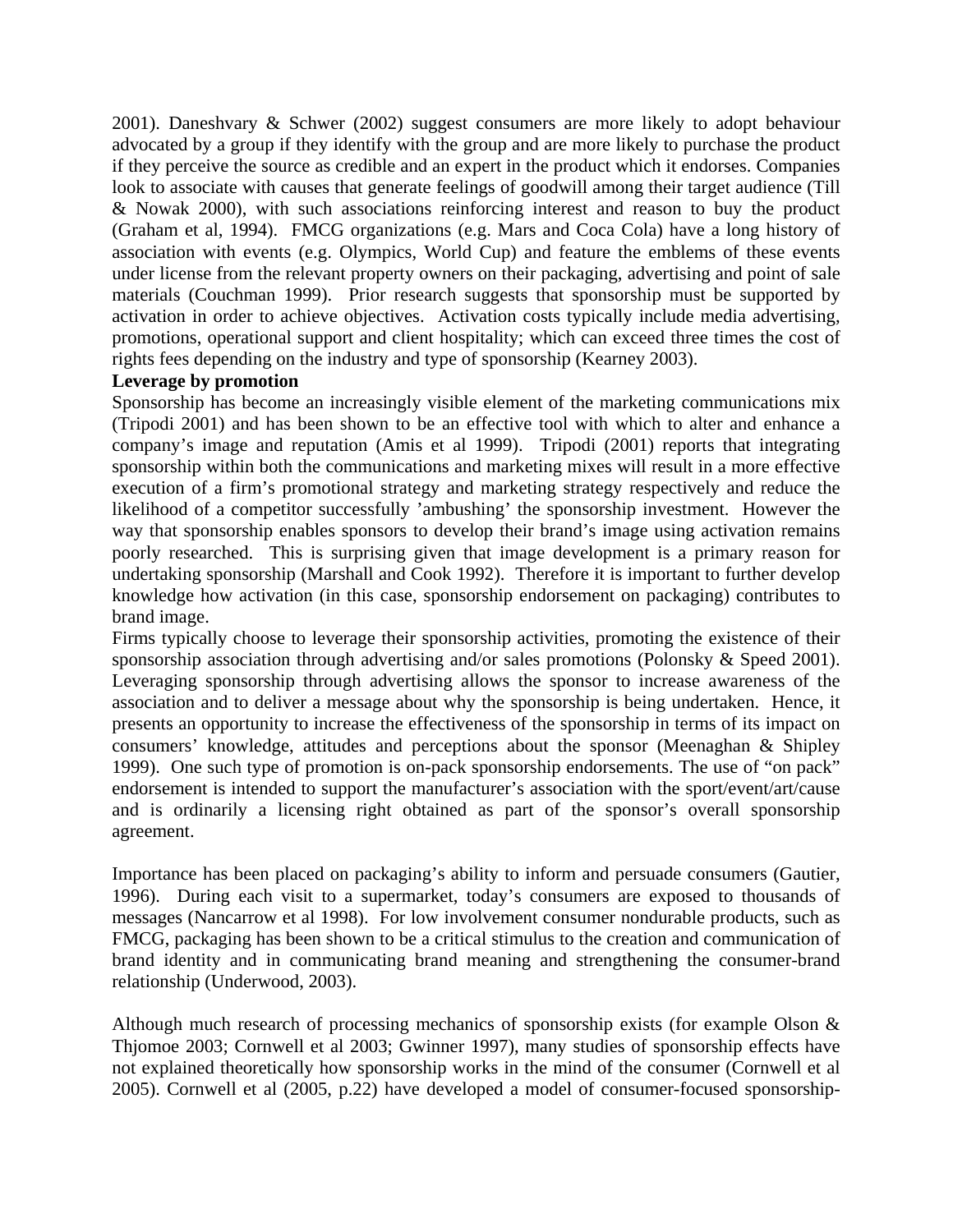linked marketing communications that brings together current theoretical understanding. The model considers five dimensions: (1) individual and group factors that influence processing of messages and responses; (2) market factors that impact outcomes and are largely uncontrollable; (3) management factors that are controllable and can strongly influence both processing and outcomes; (4) the mechanics of processing and (5) consumer-focused outcomes of sponsorship. In this model, various theories explaining how sponsorship works are included as processing mechanics including: exposure (Olson & Thjomoe 2003), low-level processing (Petty et al 1983), reactivation (Pham & Vanhuele 1997), matching/congruence (Becker-Olsen & Simmons 2002; Cornwell et al 2003; Gwinner 1997); and balance/meaning transfer (Keller 1993).

Using Cornwell et al (2005)'s model as a foundation, a model has been developed for this research, using an Elaboration Likelihood Model as the processing mechanic of interest, given the framework of investigation of FMCG and its limited involvement context. Figure 1 outlines a model of consumer processing of sponsorship endorsed packaging. This model proposes that consumer attitudes towards a sponsoring brand and sponsored brand may be influenced by sponsorship endorsed packaging, individual/group factors and product factors and in turn, these attitudes may affect purchase intent.



# **Figure 1 – Model of Consumer Processing of Sponsorship Endorsed Packaging Elaboration Likelihood Model (ELM)**

The influence of sponsorship on brand attitude can be understood further by considering the type of persuasion process likely to occur. Elaboration likelihood model (ELM) is a theory about how attitudes are formed and changed under varying conditions of involvement, suggesting that brand involvement (the degree of personal relevance of the brand, subject to situational change) is a key determinant of how the information is processed and attitudes are changed (Neal et al 2004, p.346). Petty and Cacioppo's (1986) ELM suggests that information is processed by individuals ranging from a continuum of "low" cognition and consumer involvement (peripheral route to persuasion) to extensive elaboration where there is "high" cognition, motivation and diligence in processing information (central route to persuasion). Consumers become motivated and able to elaborate when the message content (sponsorship endorsement) is perceived as relevant and when they have the knowledge and ability to think about the message. Attitude changes induced via the central route have been found to relatively enduring and predictive of behaviour (Cialdini et al 1981; Petty & Cacioppo 1980). Attitude changes occur via the peripheral route because the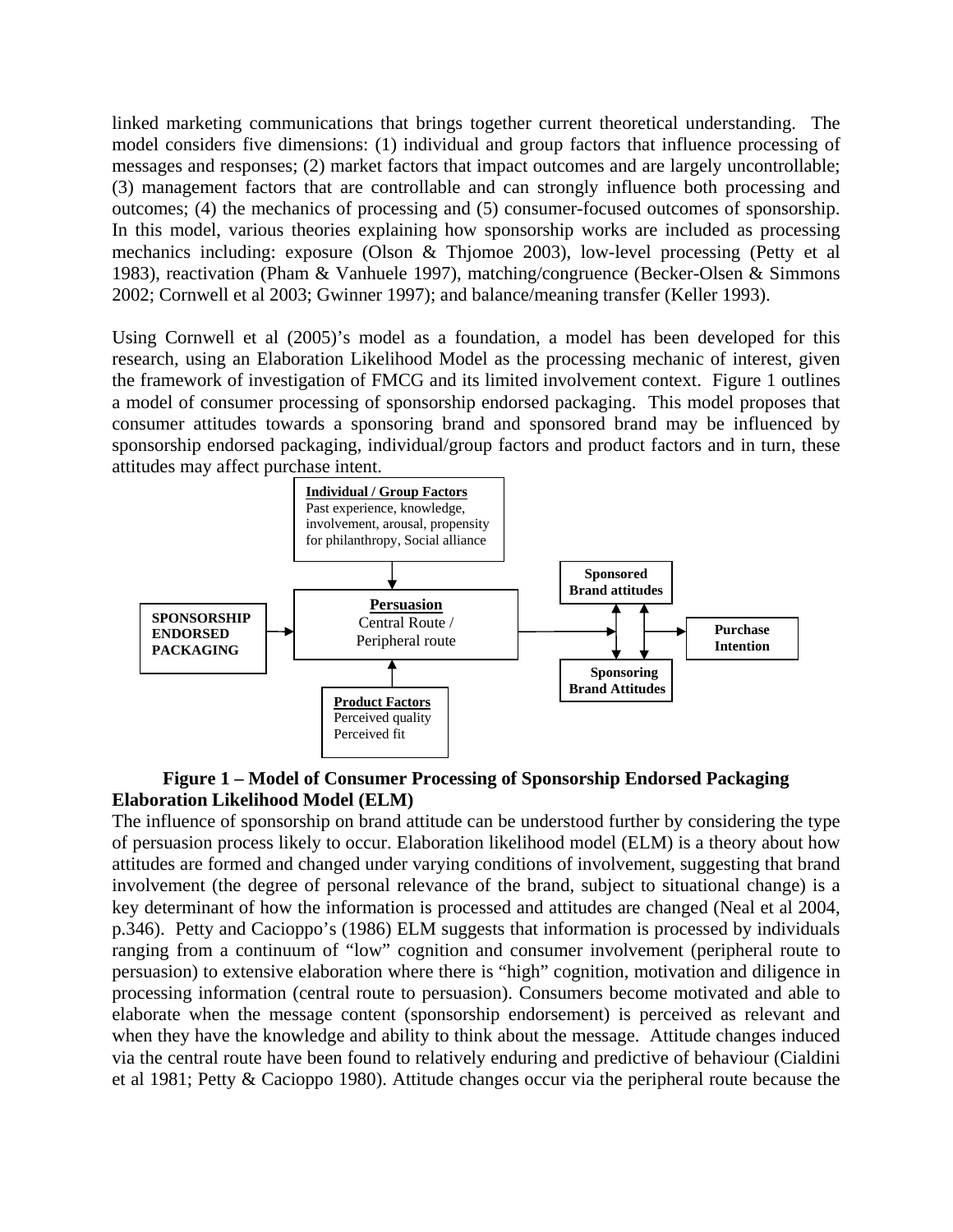attitude issue is associated with positive or negative cues or inference based on various simple cues in the persuasion context (such as expert sources) (Petty et al 1983).

# **Sponsorship Endorsed Packaging**

Research focusing on visual imagery and celebrity endorsement in advertisements suggests that pictures and celebrities on packaging may provide potential advantages for packaging strategy (Underwood et al 2001). Designing packages with product images gains attention for brands, increasing the likelihood of entering the consumer's consideration set, creating more enjoyable aesthetic experiences for the consumer and thus creating more positive overall impressions of the product (Underwood & Klein 2002, Underwood et al 2001, Creusen & Schoormans 1998). Daneshvary & Schwer (2000) confirm that consumers respond to "sponsorship" association in the same way as a celebrity endorsement. It is expected that sponsorship endorsements on packaging would have the same effect of increasing elaboration and incidental learning. Therefore consumer attitudes towards a sponsoring and sponsored brand may be influenced by sponsorship endorsement on packaging, ultimately having an impact on purchase intent.

# **Individual and Group Factors**

Researchers have given an increased amount of attention to the mechanics of processing sponsorship messages and resulting outcomes (McDaniel 1999; Speed & Thompson 2000). Individual differences such as emotions, involvement, arousal and knowledge, impact how a consumer processes a brand-event (or activity, person or cause) stimulus in a sponsorship context. This study considers the following factors integral to the FMCG context: - prior experience/brand familiarity, knowledge, involvement, emotions (arousal, affection), propensity for philanthropy, and social alliance.

# **Sponsorship Outcomes**

Research into sponsorship outcomes, highlights the various outcomes as including both behaviour and attitudinal outcomes such as:- purchase behaviour (increased sales), consumer emotions, attitudes towards sponsored and sponsoring brand; brand associations; brand equity; brand loyalty and purchase intentions (Cornwell et al 2005). According to Walliser (2003), respondents to surveys investigating attitude toward sponsorship, generally declare themselves more likely to buy sponsor products compared to competitors' (non-sponsor) products. Substantial evidence indicates that a consumer's intention to purchase a product or service is predicted on two fronts: positive attitude towards the brand itself (Laroche & Brisoux, 1989) and brand familiarity (Anand et al 1988; Laroche et al, 1996).

# **Proposed Research Methodology**

Based on the literature presented here, it can be reasonably expected that sponsorship endorsed packaging of FMCG will be perceived positively by consumers and that consumers will consider sponsorship endorsed packaging as a benefit. Therefore the following hypotheses are proposed:

- H1 The presence of sponsorship endorsement on FMCG packaging will be positively associated with the attitude that consumers hold toward the sponsoring brand.
- H2 The presence of sponsorship endorsement on FMCG packaging will be positively associated with a consumer's intention to purchase that brand.
- H3 Attitude toward the sponsoring brand of a sponsorship endorsed FMCG package will be more positive for a high involvement product than a low involvement product.

Leading researches in the sponsorship field have employed research methodologies such as case studies, focus group research, experiments and survey research (McDonald 1991, Kohl & Otker 1985, Tripodi et al 2003, Madrigal 2001, Hamlin & Wilson 2004). Research investigating packagings' effect on consumer behaviour employ methodologies such as experiments, case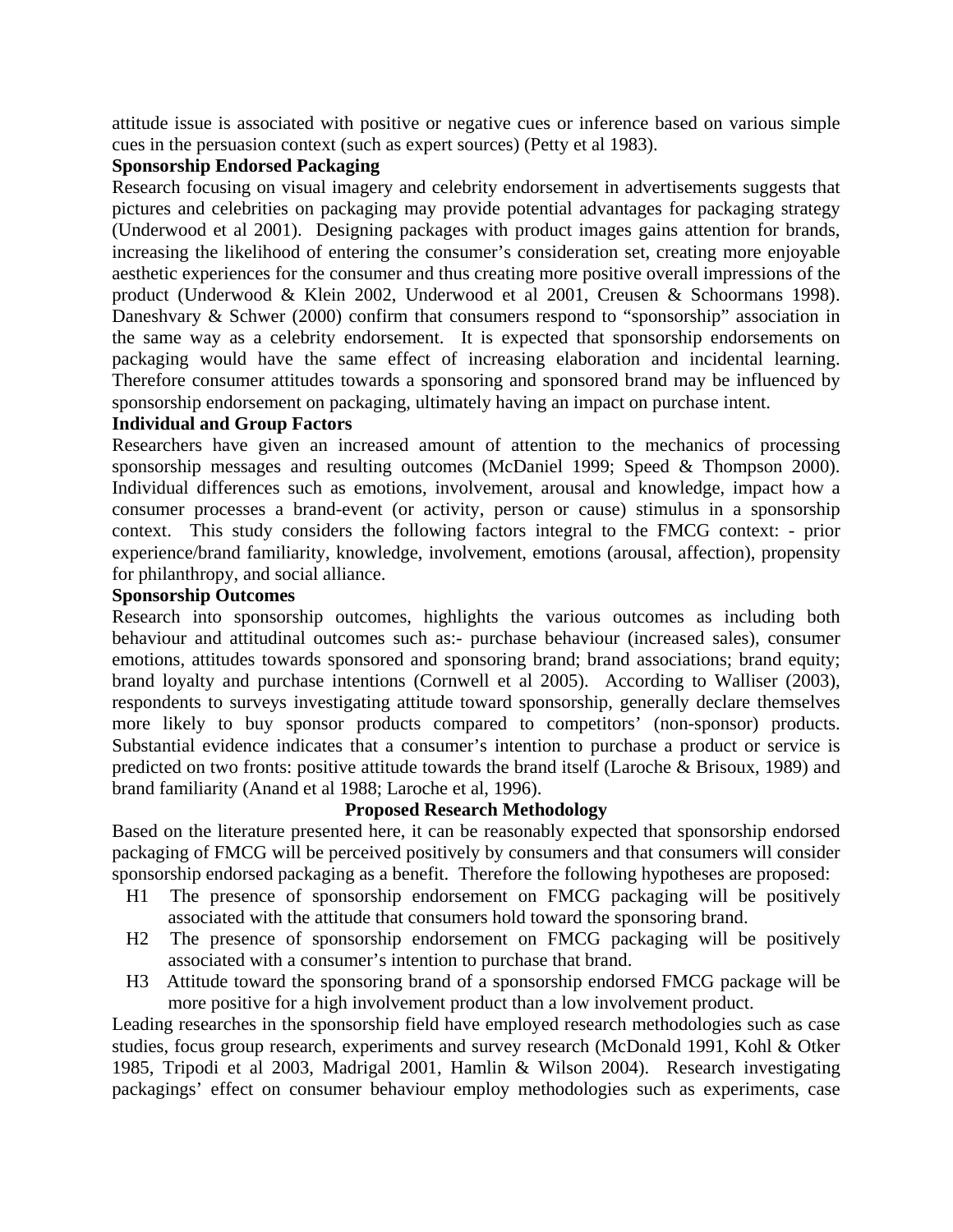studies and focus group research (Underwood & Klein 2002, Nancarrow et al 1998, Silayoi & Speece 2004). Experimental research is proposed for this study as it provides validity (Quester and Thompson 2001) and allows for control of extraneous variables (Pham 1991).

In order to test the hypotheses, the proposed method is to conduct a  $2 \times 2 \times 2$  between subjects design. Subjects will be randomly assigned to one of four treatment groups that vary in terms of the product packaging (endorsement or no endorsement) and familiarity of the sponsoring brand (high vs. low). Involvement level will be a within-subjects factor with all subjects evaluating packages in both levels (high/ low involvement). Operationalization of variables is based on measures developed by: Zaichkowsky 1985 (involvement); Laroche et al 1996 (brand familiarity); Madrigal 2000 (social alliance); Lee et al 1997, Javalgi et al. 1994, (consumer attitudes); Pope & Voges 2000 (past experience); Kropp et al 1999 (Propensity for philanthropy); Keller & Aaker 1992 (perceived fit) and Baker & Churchill 1977 (purchase intention).

# **Conclusion**

Although sponsorship has become an increasingly important and popular means of promotion, previous research has not considered its contribution in a packaging context. Macro environmental trends such as increased market clutter, in-store decision making and reduced advertising budgets, suggest an increasing role for product packaging as a brand communication vehicle. Research suggests sponsorship endorsement acts in similarly to celebrity endorsement on product packaging, implying that FMCG brands may benefit from marketing strategies that communicate the sponsorship relationship on packaging. It is critical that brand managers identify the effect sponsorship endorsement has on consumer behaviour and evaluate the degree to which it can enhance communication of the sponsorship relationship in the marketplace.

This paper outlines a framework of sponsorship effect on consumer attitudes and purchase intentions for FMCG, proposing an experiment methodology using a 2 x 2 x 2 within subjects design, allowing for manipulation of sponsorship endorsement and brand familiarity. The outcomes from the research will contribute to a better understanding of sponsorship effects on consumer behaviour and provide managers with the means to develop more effective branding strategies and promotions. In addition, theory development to identify the influence packaging has on consumer attitudes and behaviours could benefit academia with the establishment of operationalisable indicators of sponsorship from the consumer perspective.

# **References:**

- Alba, J.W., Hutchinson, J.W., 1987. Dimensions of consumer expertise, *Journal of Consumer Research* 13(4) March, 411-454.
- Amis, J., Slack, T., Berrett.T. 1999. Sport sponsorship as distinctive competence, *European Journal of Marketing* 33(3/4), 250-272.
- Anand, P., Holbrook, M.B., Stephens, D. 1988. The formation of affective judgements: The cognitive-affective model versus the independence hypothesis, *Journal of Consumer Research* 15, 386-391.
- Baker, J.J., Churchill Jr., G.A., 1977. The impact of physically attractive models on advertising evaluations, *Journal of Marketing Research*, 14 (November), 538-555.
- Becker-Olsen, K., Simmons, C.J. 2002. When Do Social Sponsorships Enhance or Dilute Equity? Fit, Message Source, and the Persistence of Effects, *Advances in Consumer Research* 29, 287-289.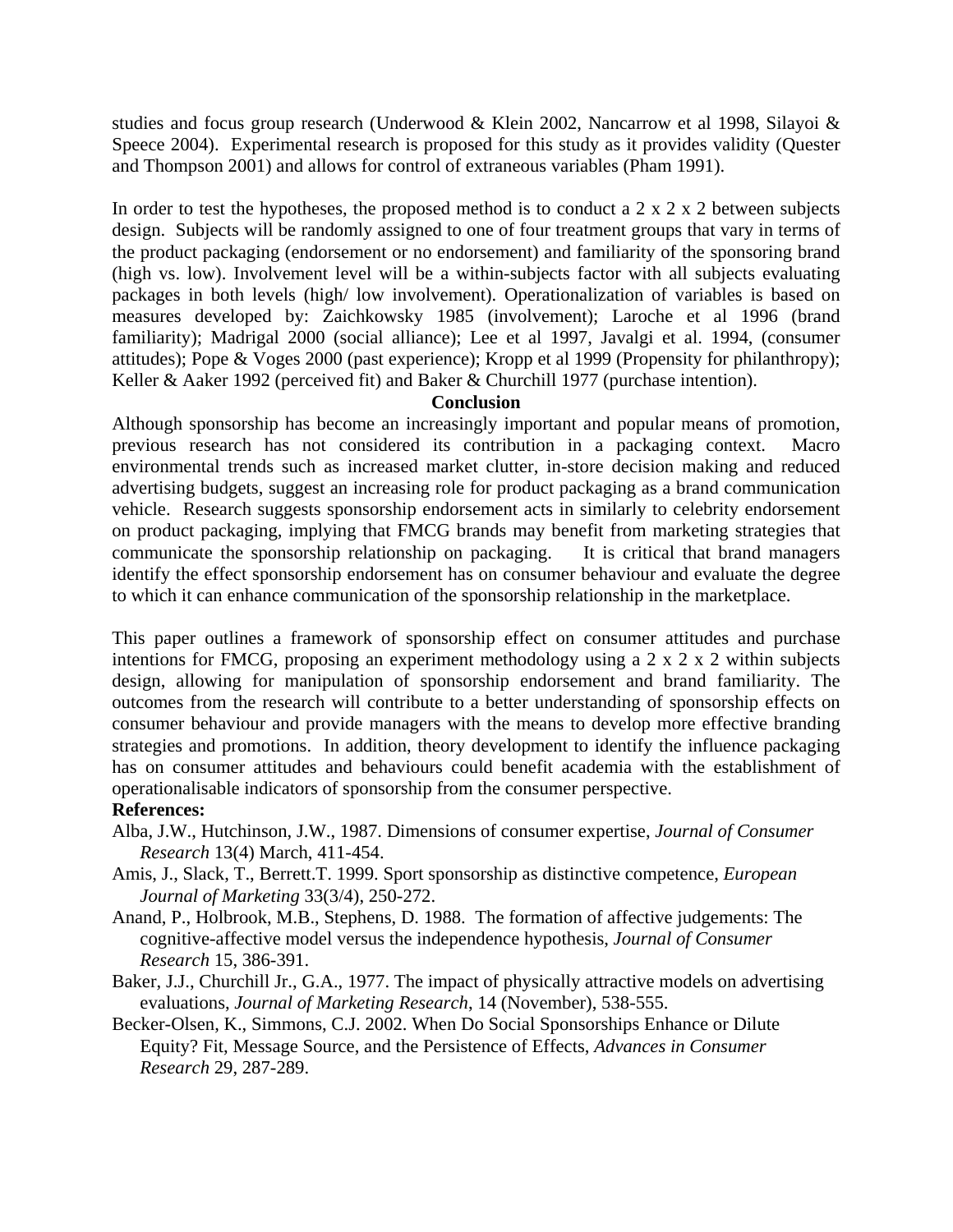- Burton, R., Quester, P., Farrelly, F. 1996. Organisational power games; decisions in sports sponsorship investment, *Marketing Management* 7, 6-15.
- Cialdini, R.B., Petty, R.E., Cacioppo, J.T. 1981. Attitude and Attitude Change, *Annual Review of Psychology* 32, 357-404.
- Catherwood, D.W., Van Kirk, R.L. 1992. The Complete Guide to Special Event Management, John Wiley and Sons, New York, NY.
- Cornwell, T,B., Maignan, I., Irwin, R. 1997. Long-term recall of sponsorship sources: an empirical investigation of stadium and sport café audiences, *Asia-Australia Marketing Journal* 5(1), 45-57.
- Cornwell, T.B., Maignan, I. 1998. An International Review of Sponsorship Research, *Journal of Advertising* 27(1), 1-21.
- Cornwell, T.B., Humphreys, M.S., Maguire, A., Tellegen, C.L. 2003 The Role of Articulation in Sponsorship-linked Marketing in Proceedings of the 2003 Advertising and Consumer Psychology Conference, Lynn R. Kahle and Chung-Hyun Kim, eds, Seoul: Society for Consumer Psychology, 8-9.
- Cornwell, T.B., Weeks, C.S., and Roy, D.P. 2005. Sponsorship-Linked Marketing: Opening the Black Box, *Journal of Advertising* 34(2), 23-45.
- Couchman, N. 1999. A Tasty Little Earner Character Merchandising and Licensing in the Food Industry. Couchman Harrington Associates.
- Creusen, M.E.H., Schoormans, J.P.L. 1998. The Influence of Observation Time on the Role of the Product Design in Consumer Preferences, in *Advances in Consumer Research,* Joseph W.Alba and Wesley Hutchinson, eds., Iowa City: 25, 551-556.
- Daneshvary, R., Schwer, R.K. 2002. The Association Endorsement and Consumers' Intention to Purchase, *Journal of Consumer Marketing* 17(3), 203-213.
- Gardner, M.P., Schuman, P.J. 1988. Sponsorship and Small Business, *Journal of Small Business Management* 26(4), 44-52.
- Gautier, A. 1996. Packaging Trends, Packaged for the Consumer, *Marketing* Feb, 37-40.
- Graham, P., Harker, D., Harker, M., Tuck, M. 1994 Branding food endorsement programs, *Journal of Product & Brand Management* 3 (4), 31-43.
- Gwinner , K. 1997. A Model of Image Creation and Image Transfer in Event Sponsorship. *International Marketing Review* 14(3), 145-158.
- Heath, T.B. 1990. The logic of mere exposure: A reinterpretation of Anand, Holbrook and Stephens (1988), *Journal of Consumer Research* 17, 237-241.
- Hoek, J., Gendall, P., Sanders, J. 1993. Sponsorship management and evaluations: Are managers' assumptions justified? *Journal of Promotion Management* 1, 53-66.
- IEG (International Event Group). 2003. Annual estimates of sponsorship expenditure. Chicago.
- Javalgi, R.G., Traylor, M.B., Gross, A.C., Lampman, E. 1994. Awareness of Sponsorship and corporate image: An empirical investigation, *Journal of Advertising* 23(4), 47-58.
- Kearney, A.T. 2003. Corporate Logos for Sale [viewed 12 May 2005]. available http://www.atkearney.com/shared\_res/pdf/Corporate\_Logos\_for\_Sale\_S.pdf
- Keller, K.L. 1993. Conceptualizing, Measuring, and Managing Customer-Based Brand Equity, *Journal of Marketing* 5*7*(January), 1-22.
- Keller, K.L., Aaker, D.A. 1992. The effects of sequential introduction of brand extensions, *Journal of Marketing Research* 29(1), 35-50.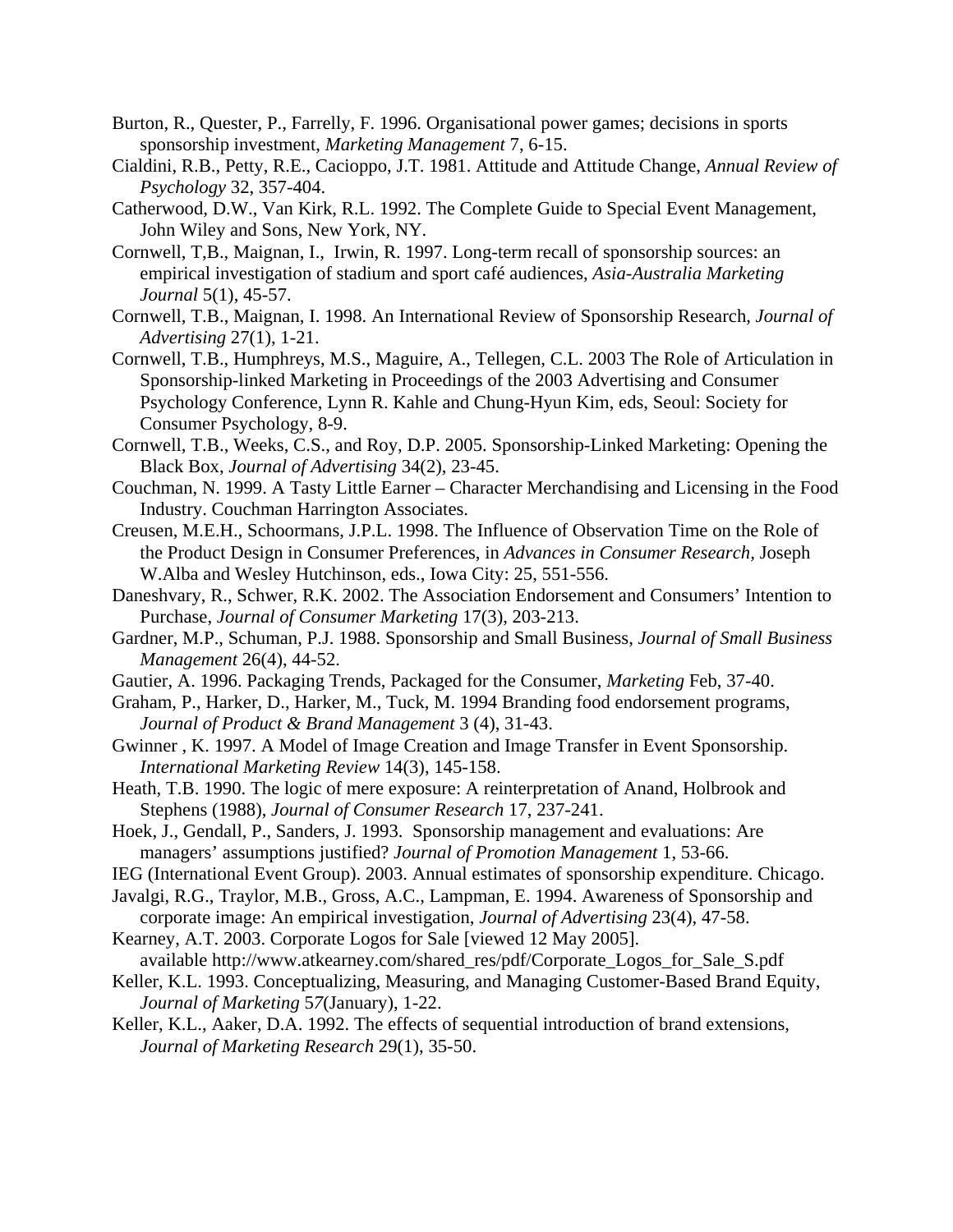- Kohl, F., Otker, T. 1985. Sponsorship- Some practical experiences in Philips Consumer Electronics. In proceedings of the ESOMAR seminar on below-the-line and sponsoring: The use of promotion and sponsorship in the marketing mix, Milan, Italy, 6-8 November.
- Kropp, F., Holden, S., Lavack, A.M. 1999. Cause-related marketing and values in Australia. *International Journal of Non-profit and Voluntary Sector Marketing* 4(1), 69-80.
- Kuzma, J.R., Shanklin, W.L., McCally, J.F. 1992. Make corporate sponsorship more effective with promotional support, *Journal of Promotion Management* 1(3), 95-103.
- Laroche, M., Kim, C., Zhou, I. 1996. Brand familiarity and confidence as determinants of purchase intention: An empirical test in a multiple brand context, *Journal of Business Research* 37, 115-120.
- Laroche, M., Brisoux, J.E. 1989. Incorporating competition into consumer behaviour models: The case of the attitude-intention relationship, *Journal of Economic Psychology* 10, 343-362.
- Lee, M.S., Sandler, D.M., Shani, D. 1997. Attitudinal constructs towards sponsorship, *International Marketing Review* 14(3), 159-169.
- Madrigal, R. 2000. The Influence of Social Alliances with Sports Teams on Intentions to Purchase Corporate Sponsors' Product, *Journal of Advertising* 29(4), 455-469.
- Madrigal, R. 2001. Social Identity Effects in a Belief-Attitude-Intentions Hierarchy: Implications for Corporate Sponsorship, *Psychology and Marketing* 18(2), 145-165.
- Marshal, D. Cook, G. 1982. The Corporate Sports Sponsor, *International Journal of Advertising*  11,307-324.
- McDaniel , S.R. 1999. An Investigation of Match-Up Effects in Sport Sponsorship Advertising: Implications of Consumer Advertising schemas, *Psychology & Marketing* 16(2), 163-184
- McDonald, C. 1991. Sponsorship and the image of the sponsor, *European Journal of Marketing* 25(11), 31-38.
- Meenaghan, T. 1991. Role of Sponsorship in the Marketing Communications Mix*, International Journal of Advertising* 10(1), 35-47.
- Meenaghan, T. 1998a. Current developments and future directions in sponsorship, *International Journal of Advertising* 17(1), 3-28.
- Meenaghan, T., Shipley, D. 1999. Media Effect in Commercial Sponsorship, *European Journal of Marketing* 33(3/4), 328-347.
- Mullin, B.J., Hardy, S., Sutton, W.A. 1993. Sport Marketing. Human Kinetics Publishers, IL.
- Nancarrow, C., Wright, L.T., Brace, I. 1998. Gaining competitive advantage from packaging and labelling in marketing communications, *British Food Journal* 100(2), 110-118.
- Neal, C., Quester, P. and Hawkins, D. 2004. Consumer Behaviour Implications for Marketing Strategy, McGraw-Hill, Australia.
- Olson, E.L., Thjømøe, H.M. 2003. The Effects of Peripheral Exposure to Information on Brand Performance, *European Journal of Marketing* 37(1/2), 243-255.
- Park, C.W., Jun, S.Y., Shocker, A.D. 1996. Composite Branding Alliances: An Investigation of Extension and Feedback Effects, *Journal of Marketing Research* 33, 453-466.
- Petty, R.E., Cacioppo, J.T. 1986. Communication and Persuasion: Central and Peripheral Routes to Attitude Change, Springer-Verlag, New York, NY.
- Petty, R.E., Cacioppo, J.T., Schumann, D. 1983. Central and Peripheral Routes to Advertising Effectiveness: Moderating Role of Involvement, *Journal of Consumer Research* 10, 135-146.
- Pham, M.T. 1991. The Evaluation of Sponsorship Effectiveness: A Model and Some Methodological Considerations. Gestion 2000, 47-65.